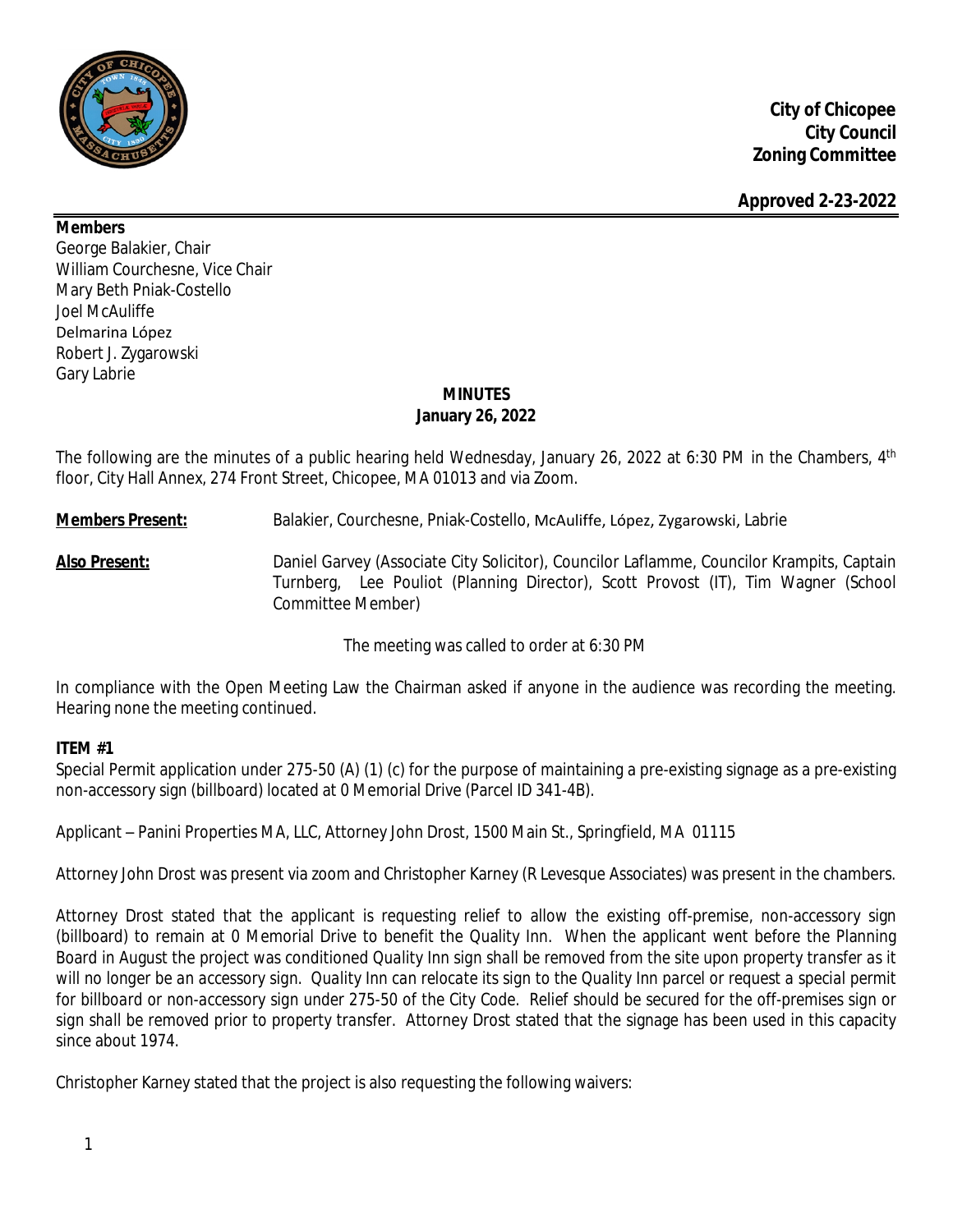- Waiver #1 275-50 A. (1) (g) [1] [a] Church located approximately 420 +/- feet from the existing sign location
- Waiver #2 275-50 A (1) (g) [1] [b] Residentially zoned land located to the south of 0 Memorial Drive approximately 210+/- feet from existing sign location
- Waiver #3 275-58 E (1) setback waivers  $-7.5$  feet from the center of the existing sign to the side property line; 15.2 feet from the edge of the existing sign to the street line of Memorial Drive; 19.7 feet from the centerline of the pole of the existing sign to the street line of Memorial Drive.

Councilor Balakier stated that there was an issue with the legal ad that ran regarding this application. The legal ad ran one week correctly but the second week the wrong address was referenced in the ad. Attorney Garvey stated that to be in compliance the legal ad should run again. Further, this application should be postponed until the February 23<sup>rd</sup> Zoning Committee meeting.

Reports read from the following:

Planning – Property is zoned Business A; billboards and non-accessory signs shall be governed by Special Permit. Applicant is looking to obtain a Special Permit for the purpose of maintaining a pre-existing off-premise non-accessory sign. Erected in 1974, before the enactment of the City of Chicopee Zoning Ordinance and respective sign regulations, the pre-existing sign is legally non-conforming until the parcel is developed with its new use (i.e. Hot Table) with its own signage. With the installation of Hot Table's signage the pre-existing signage would lost its status, which triggers the special permit requirement. Planning sees no issue with the current sign and Planning recommends approval of the Special Permit.

Fire – None

Engineering – No Engineering Department comments

Councilor Balakier stated that there is an outstanding real estate tax bill for this property that it due in the Collector's Office.

Motion made by Councilor Pniak-Costello and second by Councilor Balakier to continue until February 23, 2022 in the Chambers.

#### **Committee vote 7 – 0 favorable.**

#### **ITEM #2**

Special Permit application under 275-53 B (14) for the purpose of having 4 dogs (we currently have 3) – kennel license located at 146 Clarendon Ave.

Applicant – Scott & Lisa Hayden, 146 Clarendon Ave., Chicopee, MA 01013

Scott and Lisa Hayden were present at the meeting. Mr. Hayden stated that they have 3 dogs and a friend of theirs had puppies and so they are trying to help the friend by adopting one of the puppies. One of the current dogs is old and when he dies they will not replace him. The dogs are mixed breeds. They will not be breeding dogs. Mr. Hayden stated that they have a fenced in backyard and he walks the dogs several times a day.

Reports read from the following: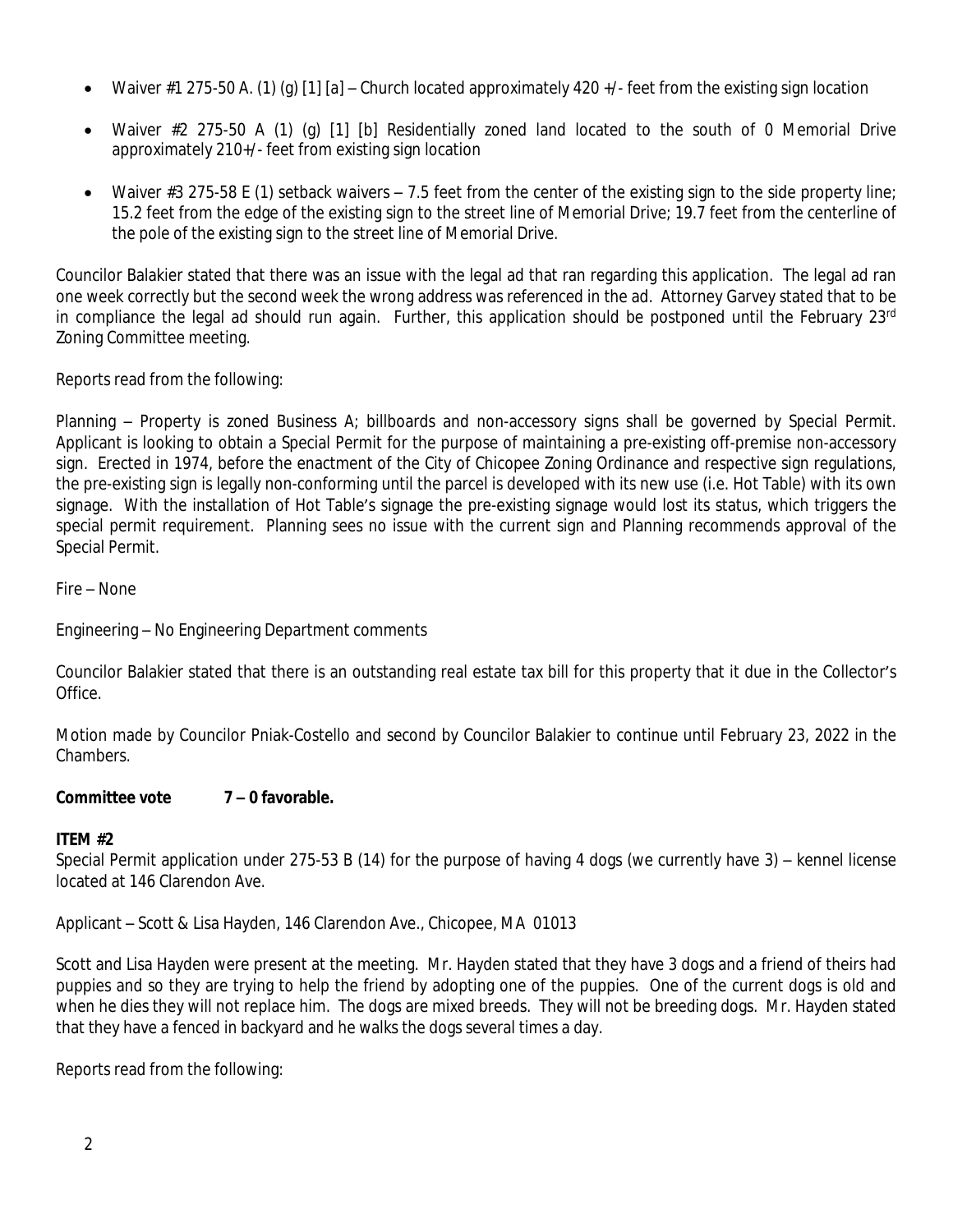Planning – Property is zoned Residential B, Animal Kennel licenses (3 or more dogs) in Residential A Districts require a Special Permit. Applicant is looking to obtain a Special Permit for an Animal Kennel license for 4 pet dogs. Planning recommends approval based upon Building and Health Departments confirming the property is adequate and appropriately maintained.

## **Conditions**

Limit of 4 dogs No breeding Inspection by the Health and Building Department

Motion made by Councilor López and second by Councilor Balakier to approve with conditions.

# **Committee vote 7 – 0 favorable.**

## **ITEM #3**

Special Permit application under 275-59 (c) (11) for the purpose of adding 3 new drive up self-storage buildings, (2) 20'x50' and (2) 10'x100' to the existing 7 outside storage units located at 499 Montgomery St.

Applicant – UH STORAGE (DE) LIMITED, Jeff Nadeau, P O Box 29046, Phoenix, AZ 85038

Jeff Nadeau was present via zoom. He stated that he works for Amico Real Estate Company out of West Springfield and he is representing the property owner and U-Haul that has been a tenant of this property since 1984. In 2004 with a Special Permit U-Haul added outside storage of 7 units. These are pre-fab units that are dropped down on the ground and hurricane anchored. This request is to add additional 4 buildings due to the growth of the storage business. These are drive-up units.

Reports read from the following:

Planning – Property is located at 499 Montgomery Street, an existing U-Haul Self-Storage Facility, is split zoned. A majority of the property is zoned Business B while a small triangular area in the Northeast corner is zoned Business A. The existing facility is legally non-conforming as it was constructed prior to self-storage facilities requiring a Special Permit in Business B Districts. Applicant is requesting a Special Permit under Chapter 275-59 (C) (11) to add additional storage units to the property. Planning recommends the request be rejected for the following reasons:

- New proposed units 715-724 are proposed within the Business A portion of the property. City Council cannot grant a special permit for storage under Business A Districts. A zone change to Business B would first need to be granted for a Special Permit to be considered.
- New proposed units 700-724 seem to be located on the property line. Planning believes these units would need to be setback from the street lot line by ten (10) feet.
- Proposed units 800-809 and 900-909 are to be placed within on-site drive aisles and parking spaces. No analysis of parking requirements and confirmation that such requirements are met with this reduction has been provided.
- Additionally, Planning is aware of a parking easement granted by UH Storage to the adjacent Dentist Office which further reduces the available parking count on the property.

Proposed units 800-809 and 900-909 would further restrict drive aisle and adequate access to the property for existing curb cuts on Montgomery Street. Planning will defer to Engineering, Police, and Fire for public safety concerns; however Planning is not convinced that the added units would allow drive aisles to meet zoning regulations.

If City Council were to grant the Special Permit; for the Business A portion of the Property, Planning requests that the Special Permit be conditioned to require a SPRAC review of the entire property to ensure compliance with all Zoning and Site Plan regulations.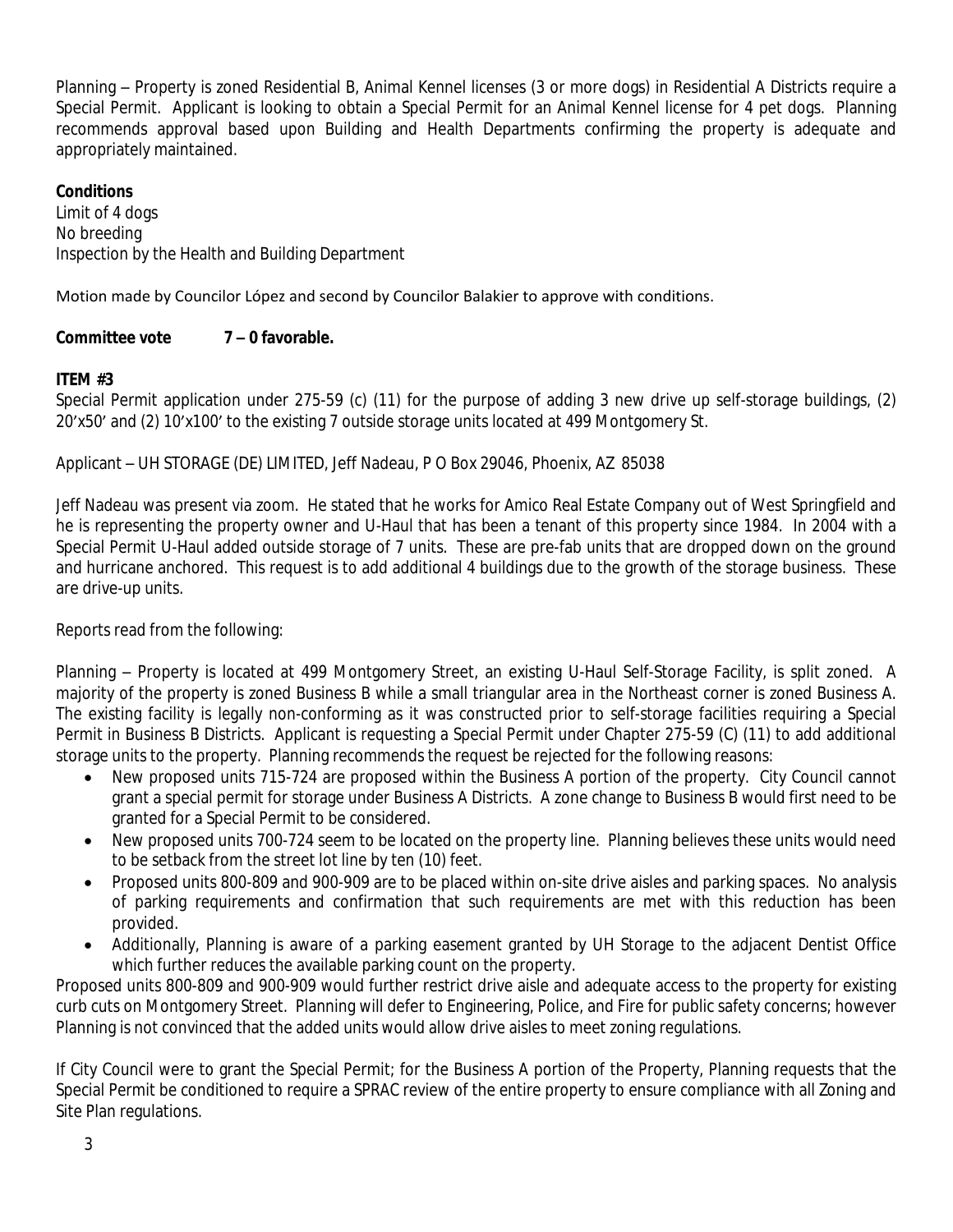Lee Pouliot stated that the property is split zoned and this project would require a Zone Change for the units in Business A. A site plan review is strongly recommended for this property.

Councilor Laflamme asked if the units are already installed. Mr. Nadeau stated that they were installed by someone else before they realized that a Special Permit was required. Councilor Laflamme stated that he has concerns about the storage units being up against Granby Road. This is a safety hazard and traffic concern.

Councilor Labrie asked if people are able to access the units abutting Granby Road from both sides. Mr. Nadeau replied that the units can only be accessed from the parking lot.

Councilor Pniak-Costello asked if it is common that building/units are installed before obtaining approval from the City. Lee Pouliot replied that unfortunately, it's more common than he'd like. Mr. Nadeau stated that only 2 out of the 4 units were added before the permit was applied for.

Councilor McAuliffe asked how long the unapproved units have been on the property. Mr. Nadeau stated that they were placed on the property around May 2021.

Councilor López stated that after reading the recommendations from the Planning Department and visiting the site there are a number of issues and the committee doesn't seem to have enough information to approve this. Also having units installed without approval is worrisome.

Attorney Garvey was asked what the committee's options are regarding this application. Attorney Garvey stated that the committee could postpone to obtain additional information from the applicant. The committee could deny the request at which time the applicant could not come back for 2 years unless there was a substantial change to the proposal.

Councilor Laflamme stated that he feels that a SPRAC review is required for this property.

Councilor Zygarowski stated that he agrees that a SPRAC review should be conducted for this property. He doesn't want to lose business but he also wants this project to continue safely. He asked Captain Turnberg if the Fire Department had any issues with these storage units. Captain Turnberg stated that he has heard that dirt bikes were being stored in these type of storage units.

Councilor Pniak-Costello stated that something needs to be done with businesses/individuals who put up structures without approval.

Councilor McAuliffe asked if this happens does the City have the ability to fine the property owner. Attorney Garvey stated that the Building Department does have tools in place to fine. Councilor Courchesne stated that the ordinance states that the violation is punishable by a \$1000 fine.

Councilor McAuliffe asked to obtain information from the Building Department if any violations have been issued to this property.

Lee Pouliot stated that he will follow-up with the applicant regarding SPRAC.

Mr. Nadeau stated that he met with the Building Department in October and SPRAC was never mentioned to him. Lee Pouliot provided an overview of the SPRAC process.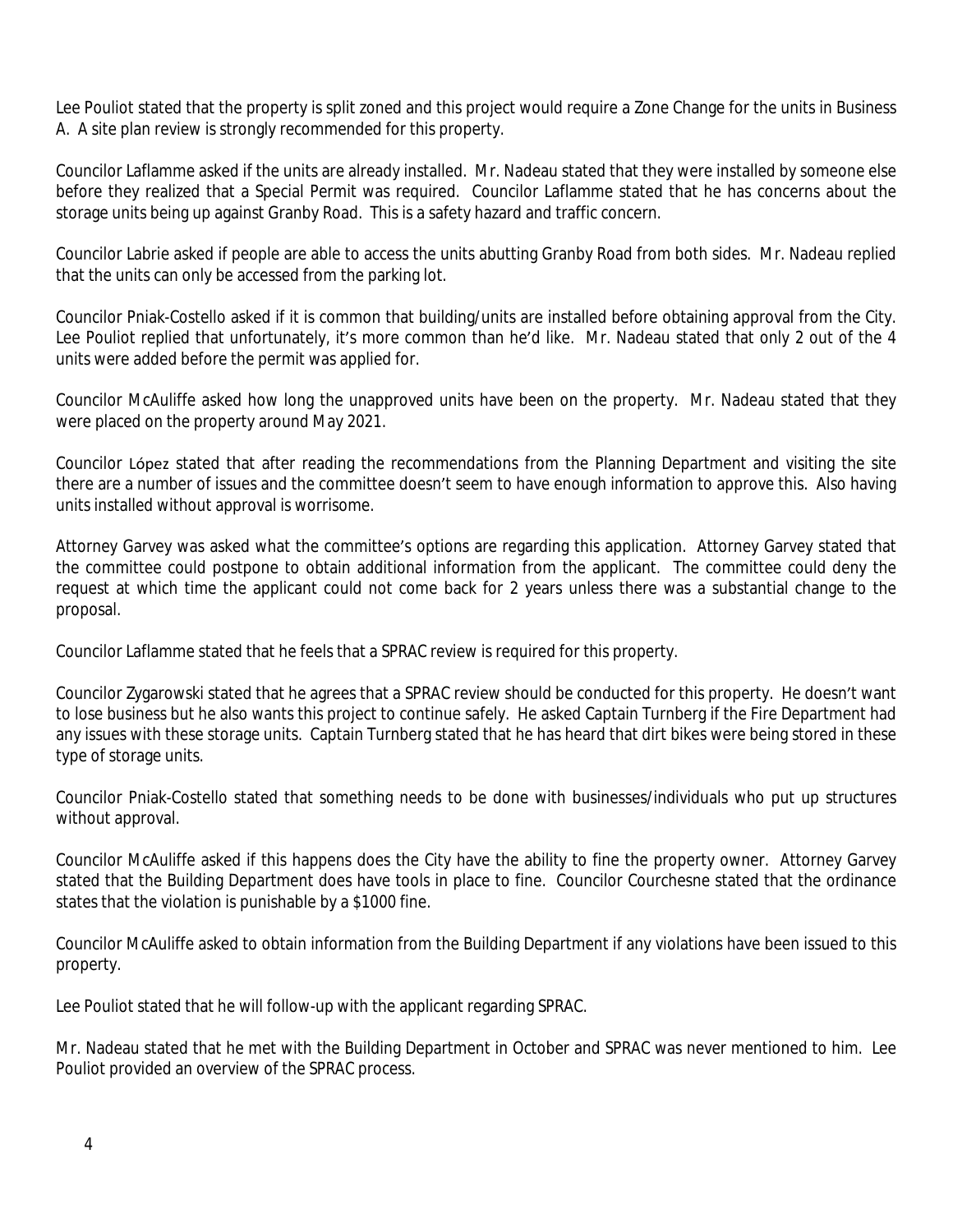Motion made by Councilor López and second by Councilor Balakier to postpone until the February 23, 2022 Zoning Committee meeting subject to a SPRAC review of the entire property to ensure compliance with all zoning and site plan requirements.

#### **Committee vote 7 – 0 favorable.**

### **ITEM #4**

Special Permit application under 275-58 (C) (4&5) for the purpose of operation of a bar and restaurant on the first floor of building and a single residential unit on the second floor located at 729-733 Chicopee St.

Applicant – BBTD, Inc., William Harbey VP and Treasurer, 7 Pheasant Ln, South Hadley, MA 01075

Attorney Thomas Kenefick was present via zoom. He stated that his client is purchasing the land and business. The client is not intending to change the manner of the business and no structural changes will be made. It will be run as a bar/restaurant as in the past.

#### **Public Input**

Teena Fluet, 3 Margaret Street, stated that the bar closed 2 years ago. She stated that there is no room for a dumpster and not enough room for trash. She is concerned about where the trash will be located for the business.

Reports read from the following:

Planning – Property is zoned Business A; eating and drinking places with the consumption of alcohol in Business A Districts require a Special Permit. Applicant is looking to obtain a liquor (all alcohol) license for the consumption of alcohol for an existing establishment as new owners, this requires a new Special Permit under 275-58 (C) (4) for the new owners. Up to four residential units in a Business building within a Business A District require a Special Permit under 275-58 (C) (5). Applicant is looking to obtain a Special Permit for one residential unit. Planning sees no issue with the proposed Special Permit outside of confirming with Building and Fire that all Building Codes and Life Safety requirements are met with the property's current layout and unit count. Planning recommends approval of the Special Permit.

Councilor Labrie asked if the sale of the property contingent upon receiving the Special Permit. Attorney Kenefick stated it's contingent upon receiving a liquor license. This is the first of many steps in this process.

Councilor Courchesne stated that he has not received any complaints from the ward regarding the current license holder. He continued that the applicant currently owns 8 bars/restaurants. He is looking forward to the new owner coming in.

Councilor McAuliffe asked if not having a dumpster a valid reason to deny or reject a special permit.

Attorney Garvey stated that the Council is only voting on whether this location is an appropriate site for a bar/restaurant. If the Council votes that it is then the applicant will go on to the next phase to obtain a liquor license. After that step the applicant goes to the Building Department to apply for a Certificate of Occupancy.

Councilor Pniak-Costello questioned why the trash/dumpster issue cannot be addressed during this hearing.

Attorney Garvey stated that when a Certificate of Occupancy permit is applied for the dumpster matter will be addressed by the appropriate department.

Lee Pouliot stated that this Special Permit is the first step in the process.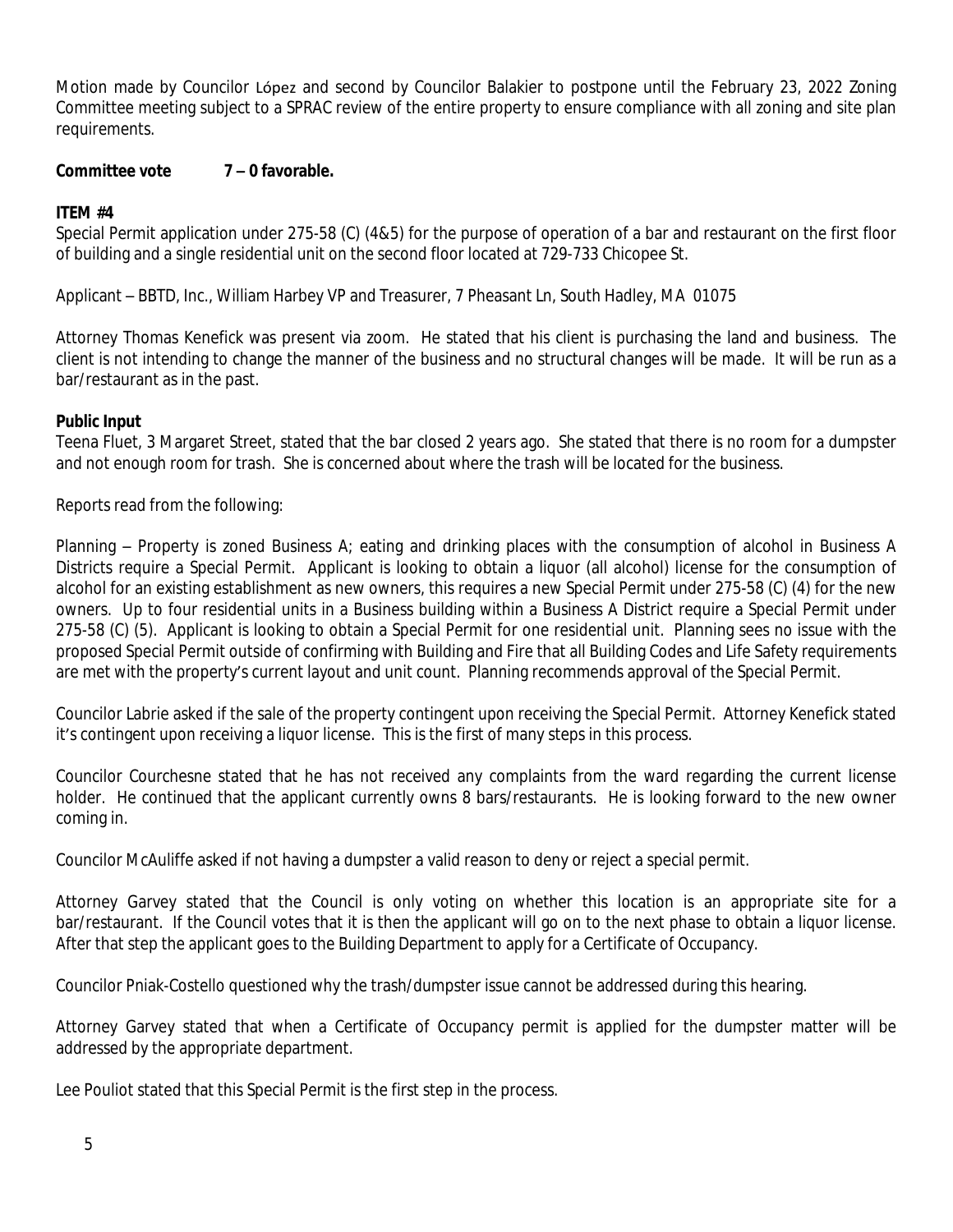## **Conditions**

Compliance with the Building and Fire Code regulations of the City of Chicopee Permit to run with the applicant

## **Committee vote 7 – 0 favorable.**

# **ITEM #5**

Application for a Special Permit under Chapter 275-9 (L) (3) for the purpose of renewal of an existing special permit under the Mill Conversion & Commercial Overlay District located at 165 Front Street.

Applicant - 4 Perkins, LLC, c/o SilverBrick, Aaron Papowitz, 1688 Meridian Avenue, Miami Beach, FL 33139

Aaron Papowitz was present via zoom. He stated that he has just received a letter from the Building and Fire Departments and he asked that this matter be continued until he has a meeting with Building, Fire and Planning to fully understand what is being asked of the applicant and determine a reasonable plan moving forward.

The following letter was read into the record from the Building and Fire Departments dates January 19, 2022:

RE: Safety Concerns of 165 Front Street, Chicopee, MA

- Testing and Certification of the sprinkler system for Building 2 and 3
- Code Review of the means of egress requirements of Building 2
- Fire Alarm System Design for Building 2 and 3
- Interim steps for SilverBrick to follow as noted to them in December of 2021

# NOTICE

1. Submit a report by a fire sprinkler company that can certify that the existing stand pipes and fire sprinkler system is in proper working order; that it has been physically tested and in compliance.

NFPA 25 Section 1.1.1.1 The inspection, testing, and maintenance required by this standard and NFPA 72 shall be coordinated so that the system operates as intended.

2. SECOND REQUEST: Submit a Code Review of the means of egress requirements for building 2. The building is currently partially occupied on every floor to some extent as of this writing. The Fire escape (on building 2) is currently barred on every floor (including the ground floor) and is in disrepair and has not been inspected to my knowledge as required per 780 CMR Section 1001.3.2

1001.3.2 Testing and Certification. All exterior bridges, steel or wooden stairways, fire escapes and egress balconies shall be examined and/or tested, and certified for structural adequacy and safety every five years, by a registered design professional, or others qualified and acceptable to the building official; said professional or others shall then submit an affidavit to the building official.

- 3. The Fire Alarm System Design in Building 2 & 3 needs to be submitted Per NFPA 72 and Chicopee Fire Department
- 4. The Above Items are required to be done by March 1<sup>st</sup>, 2022

If these items are not done or have not made significant enough progress according to the Building and/or Fire Department heads by March  $1<sup>st</sup>$ , 2022, we will be forced to take further action in order to ensure the safety of the building occupants which could include but not limited to, fines, legal action or condemning the building.

- 5. Reminder: In the interim until the above items are addressed:
	- 1. SilverBrick shall forthwith limit business hours of activity to 0800-1900 for existing businesses that possesses a valid occupancy certificate.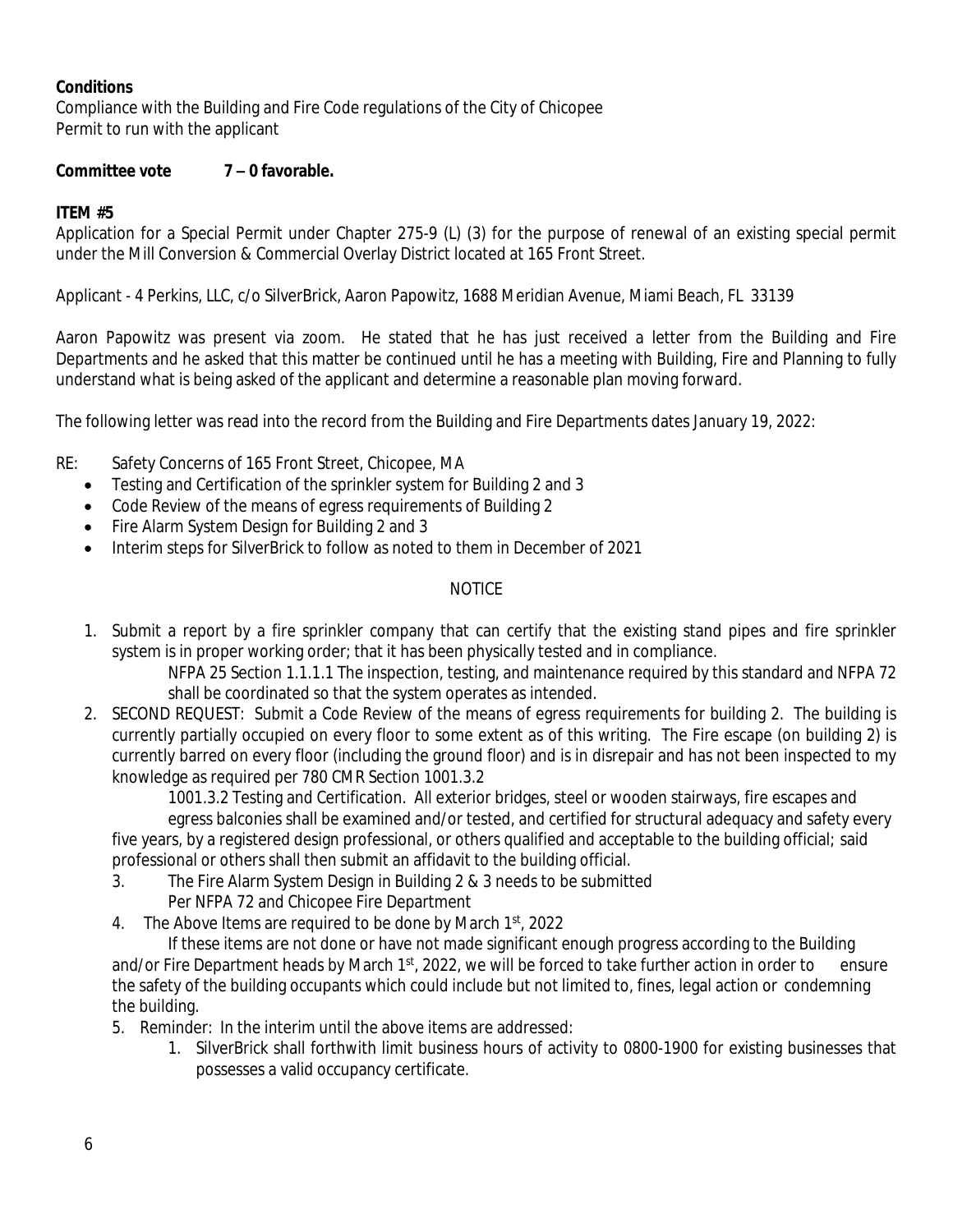- 2. Cease and desist orders shall be issued by the Building Department to all tenants not in possession of a valid certificate of occupancy and Landlord shall require all said Tenants to Immediately cease and operation until a valid certificate of occupancy is secured by the City of Chicopee.
- 3. The Landlord shall commence eviction proceedings against those Tenants who do not possess a valid certificate of occupancy.
- 4. The Interior fire watch shall forthwith be increased to two people.
- 5. Existing tenants that have a certificate of occupancy shall forthwith have local battery operated smoke/CO detectors placed within their spaces.
- 6. SilverBrick shall have its engineering firm evaluate and submit an NFPA 72 report within 30 days for the common areas.
- 7. The next due NFPA 25 report shall be submitted by March 1<sup>st</sup>, 2022.

| Frank Boron                     | Daniel Stamborski |
|---------------------------------|-------------------|
| Assistant Building Commissioner | Fire Chief        |

Captain Turnberg stated that he met with Josh Vassallo and took a tour of the mill. He said hours are posted. The two person fire watch will begin next week he was told. Detectors have been received but have not been installed yet. Captain Turnberg stated that an engineering firm from Boston toured the facility in December and he asked Mr. Papowitz if a report from that engineering firm has been received that could be shared with the Building and Fire Departments. Mr. Papowitz stated that he is not certain if that report is ready.

Attorney Garvey provided the following overview: The 2 Special Permits were granted in 2019 and as part of the state statutes and city code if those special permits are not substantially used within a year they lapse. SilverBrick did submit their request last year. The committee met last year and at that meeting a letter was to be provided to SilverBrick detailing what the City was looking for before the Council proceeded to a vote. That letter has been set to the SilverBrick. Also, at the last meeting SilverBrick asked for a 120 day extension which was granted.

Councilor Pniak-Costello stated that she has done research on SilverBrick and after this research she has concerns because residents will live in these buildings and safety is of concern for the residents.

Councilor López stated that she has received messages from tenants of the property who have concerns and she will invite them to the next meeting.

Motion made by Councilor Zygarowski and second by Councilor Balakier to postpone with the February 23, 2022 Zoning Committee meeting at City Hall.

### **Committee vote 6 favorable 1 unfavorable. Voting in favor – Balakier, Zygarowski, Labrie, Courchesne, López, McAuliffe. Voting unfavorable – Pnaik-Costello**

#### **ITEM #6**

Application for a Special Permit under Chapter 275-9 (L) (3) for the purpose of renewal of an existing Storage special permit under the Mill Conversion & Commercial Overlay District located at 165 Front Street.

Applicant - 4 Perkins, LLC, c/o SilverBrick, Aaron Papowitz, 1688 Meridian Avenue, Miami Beach, FL 33139

Motion made by Councilor McAuliffe and second by Councilor Balakier to postpone with the February 23, 2022 Zoning Committee meeting at City Hall.

**Committee vote 6 favorable 1 unfavorable. Voting in favor – Balakier, Zygarowski, Labrie, Courchesne, López, McAuliffe. Voting unfavorable – Pniak-Costello**